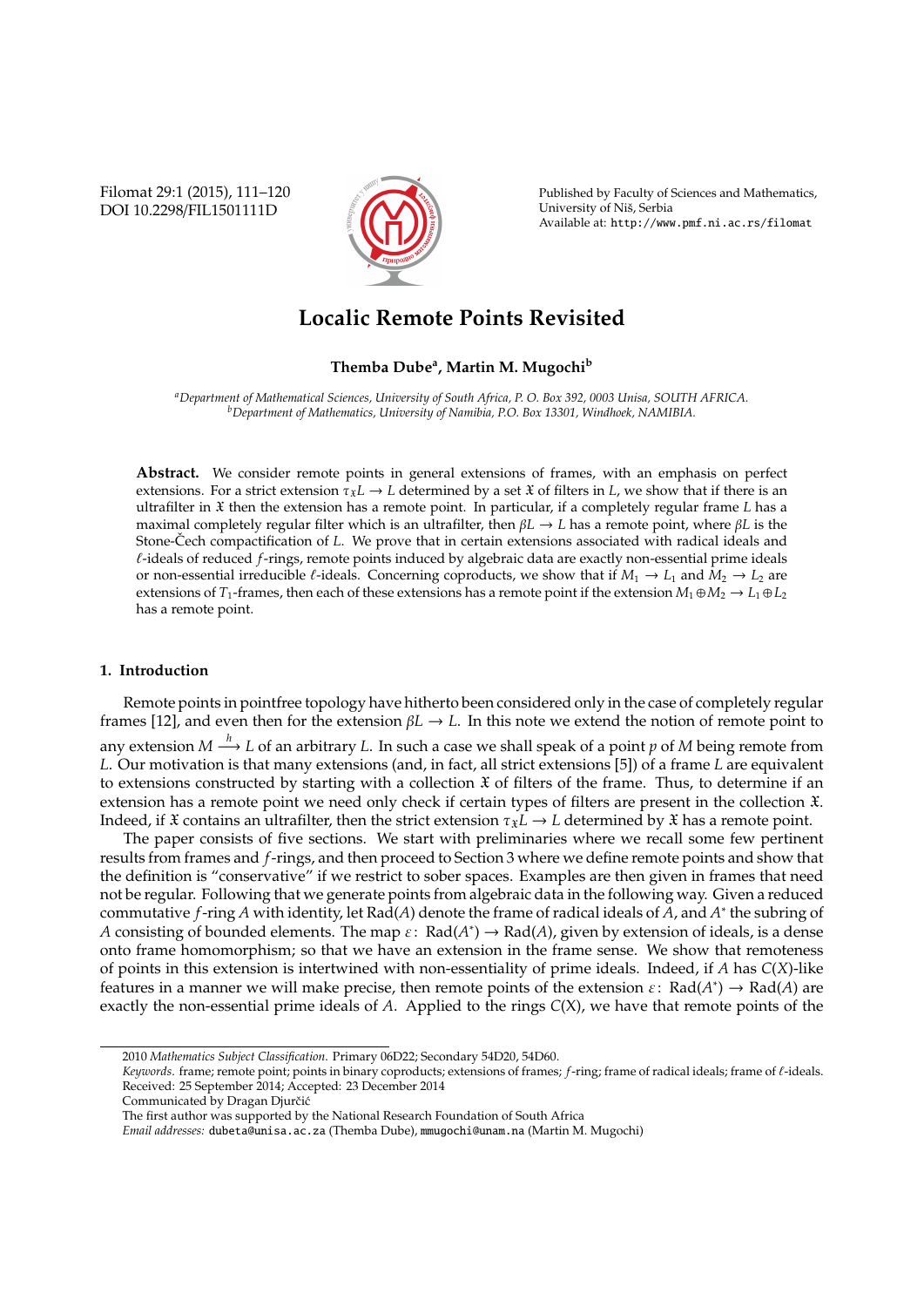extension  $\varepsilon$ : Rad( $C^*(X)$ )  $\to$  Rad( $C(X)$ ) are, in the notation of Gilman and Jerison [17], exactly the maximal ideals  $M^{\nu p}$  of  $C^{\ast}(X)$  for  $p$  an isolated point of  $\beta X$ .

Another result with an algebraic flavour deals with extensions associated with  $\ell$ -ideals of a reduced *f*-ring with bounded inversion. In this case there is an extension  $\mathfrak{L}(A^*) \to \mathfrak{L}(A)$  for which we show that the remote points are precisely the non-essential irreducible  $\ell$ - ideals of  $A$ , again if  $A$  is  $C(X)$ -like.

In Section 4 we prove the result about coproducts mentioned in the abstract. We precede that by showing how some points in a binary coproduct can be constructed from points in the summands. It turns out that for  $T_1$ -frames *L* and *M*, the points of  $L \oplus M$  are precisely those formed from the points of *L* and *M* in this way.

Section 5 deals with remote points in perfect extensions. We describe their presence in terms of saturated filters. These are filters which contain every dense element. In particular, we establish that if a completely regular frame *L* has a saturated maximal completely regular filter, then β*L* → *L* has a remote point.

# **2. Preliminaries**

#### *2.1. Frames*

Our references for frames are [20] and [22]. We follow, to a large extent, the notation of these texts, with minor deviations such as, for instance, denoting the frame of open sets of a topological space *X* by O*X*. By a *point* of *L* we mean a prime element, that is, an element *p* such that  $p \neq 1$  and  $x \wedge y \leq p$  implies  $x \leq p$  or  $y \leq p$ . Following [23] we shall say a frame *L* is a  $T_1$ -frame if its points are precisely the maximal elements, where the term "maximal" is understood to mean maximal strictly below the top. Every regular frame is a *T*1-frame. We denote the set of all points of *L* by Pt(*L*). The frame of ideals of *L* is denoted by J*L*. By a *quotient map* we mean a surjective frame homomorphism.

A filter *F* (throughout assumed to be proper) in a frame *L* is *completely prime* if, for any  $S \subseteq L$ ,  $\forall S \in F$ implies *S* ∩ *F*  $\neq$  Ø. If *p* ∈ Pt(*L*), then the set

 $F_p = \{x \in L \mid x \nleq p\}$ 

is a completely prime filter. On the other hand, if *F* is a completely prime filter in *L*, then the element

$$
p_F=\bigvee(L\smallsetminus F)
$$

is a point in *M*. Furthermore,  $p_{F_p} = p$  and  $F_{p_F} = F$ .

#### *2.2. Extensions determined by sets of filters*

A frame homomorphism is *dense* if it maps only the bottom element to the bottom element. If  $h: M \to L$ is dense onto, then, for any  $a \in M$  and any  $b \in L$ , we have (i)  $h(a^*) = h(a)^*$ , (ii)  $h_*(b^*) = (h_*(b))^*$ , and (iii)  $h_*h(a^*) = a^*$ . The third identity holds because  $h(h_*h(a^*) \wedge a) = 0$ , so that, by density of *h*,  $h_*h(a^*) \wedge a = 0$ , whence  $h_*h(a^*) \le a^*$ , which is the nontrivial inequality in the claimed equality.

By an extension of *L* we mean a pair  $(M, h)$  where  $h: M \to L$  is a dense onto frame homomorphism. We shall frequently write  $M \stackrel{h}{\longrightarrow} L$  for an extension of *L*. An extension  $M \stackrel{h}{\longrightarrow} L$  is called *strict* if  $h_*[L]$  generates *M*. In [19], Hong defines a *simple extension* of a frame *L* determined by the set X of filters of *L* as follows. For each *a* ∈ *L*, let  $\mathfrak{X}_a$  = {*F* ∈  $\mathfrak{X}$  | *a* ∈ *F*} and let *s*<sub> $\mathfrak{X}_L$ *b* be the subframe of *L* ×  $\mathcal{P}(\mathfrak{X})$  given by</sub>

$$
s_{\mathfrak{X}}L = \{(a, \mathfrak{F}) \mid \mathfrak{F} \subseteq \mathfrak{X}_a\}.
$$

The map *s*:  $s_X L \rightarrow L$  defined by  $s(a, \tilde{y}) = a$  is a dense onto frame homomorphism whose right adjoint is given by  $s_*(a) = (a, \mathfrak{X}_a)$ . The strict extension of *L* determined by  $\mathfrak{X}$  is the subframe of  $s_{\mathfrak{X}}L$  generated by  $s_*(L)$ . See [5] for details. The Katetov extension of a frame L is the simple extension  $\kappa: \kappa L \to L$  determined by the set of all *free* ultrafilters, meaning the ultrafilters *F* such that  $\sqrt{x^* \mid x \in F} = 1$ . Properties of the Katetov extension can be found in [21] and [24].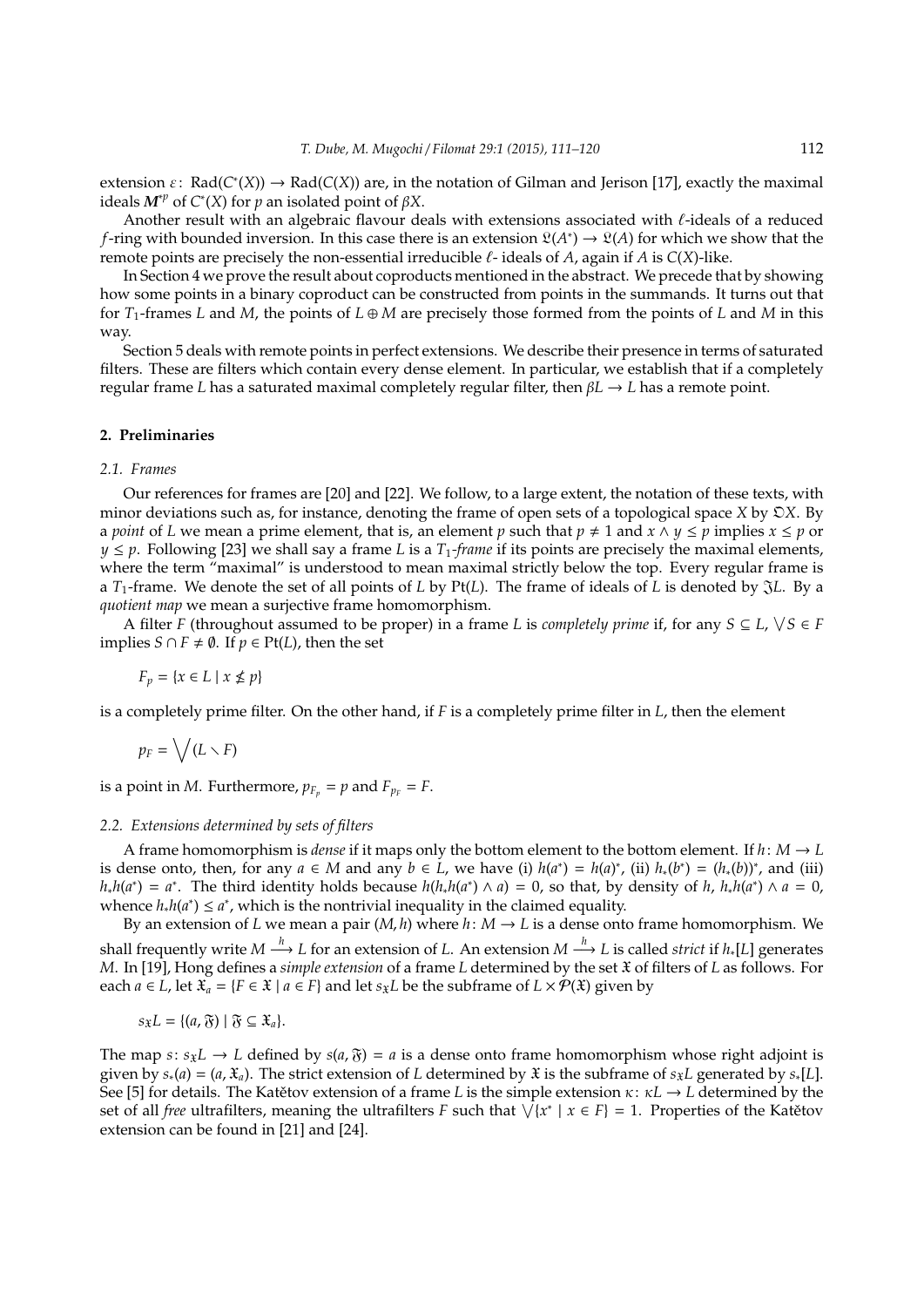#### *2.3. f -Rings*

All rings considered in this paper are commutative with identity 1. A ring is said to be *reduced* if it has no nonzero nilpotent elements. An *f*-ring *A* is said to have *bounded inversion* if every *a* ≥ 1 is invertible. The *bounded part* of *A* is denoted by  $A^*$ . The *contraction* of an ideal *I* of *A* is the ideal  $I^c = A^* \cap I$  of  $A^*$ . The *extension J<sup>e</sup>* of an ideal *J* of *A*<sup>\*</sup> is the ideal of *A* generated by *J*. An ideal of a ring is a *radical ideal* if whenever it contains a power of an element, then it contains the element. The lattice Rad(*A*) of radical ideals of *A* is a frame, and the map  $\varepsilon$ : Rad( $A^*$ )  $\to$  Rad( $A$ ) given by  $J \mapsto J^e$  is a dense onto frame homomorphism [16, Proposition 3.6], so that we have an extension of the frame Rad(*A*). We recall that an ideal of a ring is called *essential* if it meets every nonzero ideal nontrivially. We refer to [4] for information regarding the *f*-ring R*L* of real-valued continuous functions on a frame *L*. Let  $I \in \beta L$  and  $r_L$  denote the right adjoint of the join map  $\beta L \to L$ . The ideals  $\bm{M}^I$  and  $\bm{O}^I$  are defined by

 $M^I = \{ \alpha \in \mathcal{R}L \mid r_L(\cos \alpha) \subseteq I \}$  and  $\mathbf{O}^I = \{ \alpha \in \mathcal{R} \mid \text{coz } \alpha \in I \}.$ 

Maximal ideals of R*L* are precisely the ideals *M<sup>I</sup>* , for *I* ∈ Pt(β*L*) [13].

# **3. Remote points generally**

General remote points in spaces are defined as follows. Let *X* be a topological space and *Y* ⊇ *X* be an extension of *X*. A point  $p \in Y \setminus X$  is said to be remote from *X* (or is called a remote point if there is no danger of confusion) if for any nowhere dense set *D* in *X*,  $p \notin cl_Y D$ . Now recall from [12] that a quotient map  $\eta: L \to N$  is said to be *nowhere dense* if for every nonzero  $x \in L$  there exists a nonzero  $y \leq x$  in *L* such that  $\eta(y) = 0$ . The terminology is justified by the fact that a subspace *N* of a topological space *X* is nowhere dense if and only if the homomorphism  $\mathfrak{D}X \to \mathfrak{D}N$ , given by  $U \mapsto U \cap N$ , is nowhere dense. It is shown in [12, Lemma 3.2] that

*a quotient L* <sup>η</sup> −→ *N of L is nowhere dense i*ff *h*∗(0) *is dense*.

**Definition 3.1.** Let  $M \stackrel{h}{\longrightarrow} L$  be an extension of L. A point  $p ∈ \mathrm{Pt}(M)$  is remote from L if, for every nowhere dense  $q$ uotient  $L \stackrel{\eta}{\longrightarrow} N$  of  $L$ ,  $h_*(\eta_*(0)) \nleq p$ . We denote the set of points of M that are remote from  $L$  by  $\mathrm{Pt}(M \ltimes L)$ .

If there is no danger of confusion, we shall simply say *p* is a remote point. Applied to β*L* → *L*, this definition is precisely that of remote point employed in [12] because in a  $T_1$ -frame  $\tilde{L}$ ,  $a \nleq p$  if and only if  $a \vee p = 1$ , for any  $a \in L$  and  $p \in Pt(L)$ . The following characterisations of remote points are easy to prove (and hence the proofs are omitted) if one takes into account that a closed quotient map  $M \to \uparrow a$  is nowhere dense if and only if *a* is a dense element in *M*. Given an extension  $M \stackrel{h}{\longrightarrow} L$  of *L* and  $p \in Pt(M)$ , we set

*U*<sup>*p*</sup> = {*a* ∈ *L* | *h*<sub>∗</sub>(*a*) ≰ *p*}.

It is routine to check that *U<sup>p</sup>* is a (proper) filter in *L*. Following [8], we say a filter in a frame is *saturated* if it contains all dense elements of the frame.

**Proposition 3.2.** Let M  $\stackrel{h}{\longrightarrow}$  L be an extension of L. The following statements about a point  $p \in \mathrm{Pt}(M)$  are equivalent.

- 1. *p is remote from L.*
- 2. For any dense  $a \in L$ ,  $h_*(a) \nleq p$ .
- 3. *U<sup>p</sup> is a saturated filter.*

Let us show that the definition of remote point is "conservative" in the usual sense of usage of this term in pointfree topology. If *X* is a sober space and *p* ∈ *X*, we write  $\tilde{p}$  = *X*  $\lt d_X$  {*p*}, so that, by sobriety,

 $Pt(DX) = {\{\tilde{p} \mid p \in X\}}.$ 

For an extension *Y*  $\supseteq$  *X* of sober spaces we denote by Rem(*Y*  $\times$  *X*) the set of points of *Y* that are remote from *X*. Recall that for any continuous map  $f: X \rightarrow Y$  and  $U \in \mathcal{DX}$ ,

 $({\mathfrak D} f)_*(U) = Y \setminus cl_Y(X \setminus U).$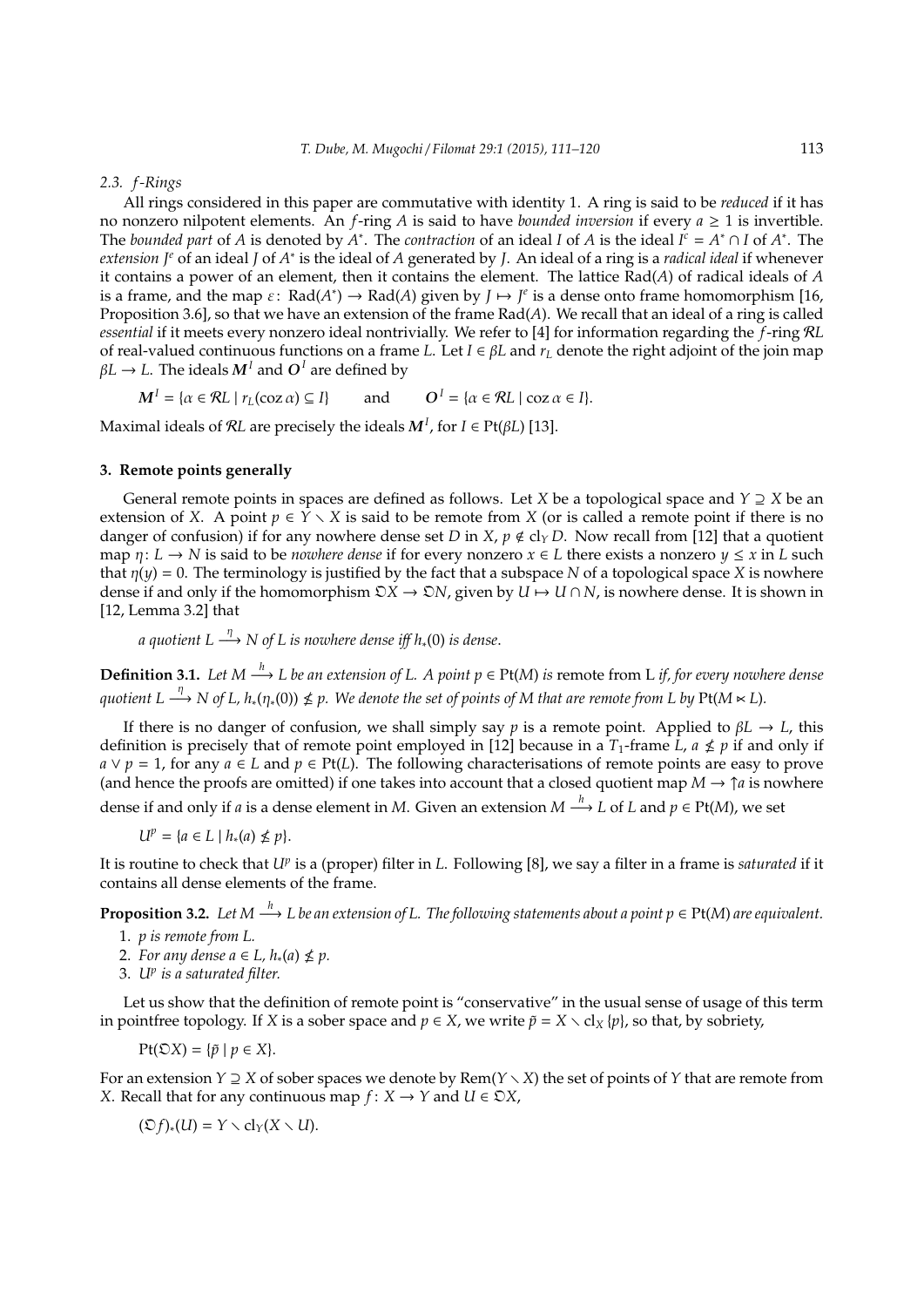**Lemma 3.3.** *Let Y* ⊇ *X be an extension of sober spaces, and denote by h*: O*Y* → O*X the frame homomorphism*  $U \mapsto X \cap U$ . For any  $p \in Y \setminus X$ ,

 $p \in \text{Rem}(Y \setminus X) \iff \tilde{p} \in \text{Pt}(\mathfrak{D}Y \ltimes \mathfrak{D}X).$ 

*Proof.* ( $\Rightarrow$ ) Let  $p \in \text{Rem}(Y \setminus X)$  and  $U \in \mathcal{DX}$  be dense. Then  $X \setminus U$  is a nowhere dense set in X, so that  $p \notin cl_Y(X \setminus U)$ , which certainly implies  $Y \setminus cl_Y(X \setminus U) \nsubseteq Y \setminus cl_Y(p)$ . That is,  $h_*(U) \nleq \tilde{p}$ , and hence  $\tilde{p} \in \text{Pt}(\mathfrak{D}Y \ltimes \mathfrak{D}X)$ .

 $($  ←  $)$  Let *N* ⊆ *X* be nowhere dense in *X*, and consider  $\mathfrak{D}Y \stackrel{h}{\longrightarrow} \mathfrak{D}X \stackrel{\eta}{\longrightarrow} \mathfrak{D}N$ , where  $\eta$  is the nowhere dense quotient map given by  $V \mapsto N \cap V$ . Therefore, by the present hypothesis,  $h_*\eta_*(0_N) \nsubseteq \tilde{p}$ . Now

$$
\eta_*(0_N) = \eta_*(\emptyset) = X \setminus \text{cl}_X(N \setminus \emptyset) = X \setminus \text{cl}_X N,
$$

and hence

$$
h_*\eta_*(0_N) = Y \setminus \text{cl}_Y\big(X \setminus (X \setminus \text{cl}_X N)\big) = Y \setminus \text{cl}_Y(\text{cl}_X N).
$$

Consequently, the relation

 $h_*\eta_*(0_N) \nsubseteq \tilde{p} = Y \setminus \text{cl}_Y\{p\}$ 

implies  $p \notin cl_Y(cl_X N)$ , whence  $p \notin cl_Y N$ . Therefore  $p \in \text{Rem}(Y \setminus X)$ .  $\Box$ 

Here are examples of remote points in frames which are not necessarily completely regular.

**Example 3.4.** *Call a downset U* ∈  $\mathfrak{D}L$  prime *if, for any a, b* ∈ *L, a* ∧ *b* ∈ *U implies a* ∈ *U* or *b* ∈ *U. It is not hard to show that U* ∈ Pt(D*L*) *if and only if U is a prime downset. The right adjoint of the homomorphism* W : D*L* → *L is the map* ↓: *L* → D*L. Now, for any a* ∈ *L and U* ∈ D*L,* ↓*a* - *U if and only if a* < *U; so it follows from the proposition that U* ∈ D*L is a remote point if and only if it is a prime downset containing no dense element.*

**Example 3.5.** In the case of the extension  $\vee$ :  $\Im L \rightarrow L$ , more can be said. Recall from [20, Lemma II 3.4] that the *points of* J*L are precisely the prime ideals of L. So remote points in this extension are exactly the minimal prime ideals of L because a prime ideal of L is minimal prime if and only if it contains no dense element.*

**Example 3.6.** *For any frame L, the set of points of κL, the Katětov extension of L, is* 

$$
Pt(\kappa L) = \{(1, \mathfrak{X} \setminus \{F\}) \mid F \in \mathfrak{X}\} \cup \{(p, \mathfrak{X}) \mid p \in Pt(L)\}.
$$

*This is proved in [21, Proposition 3.9]. Since every filter in* X *is an ultrafilter, so that it contains every dense element, we have that, for any dense*  $d \in L$  *and any*  $F \in \mathfrak{X}$ *,* 

 $\kappa_*(d) = (d, \mathfrak{X}_d) = (d, \mathfrak{X}) \nleq (1, \mathfrak{X} \setminus \{F\}).$ 

*Therefore remote points of*  $\kappa L \to L$  are precisely the points  $(1, \mathfrak{X} \setminus \{F\})$ , for  $F \in \mathfrak{X}$ . This agrees with the spatial result *that if* X is any topological space which is not almost compact, then every point of  $\kappa X \setminus X$  is remote from X.

Now we aim to determine when, for a reduced *f*-ring *A* with bounded inversion, the extension  $\varepsilon$ : Rad( $A^*$ )  $\rightarrow$  Rad( $A$ ) has remote points. We first observe that, generally, every non-essential prime ideal of  $Rad(A^*)$  is a remote point. In the case where *A* resembles  $C(X)$  as explained below, we show that these are precisely the remote points. We denote the annihilator of an ideal *I* in *A* by Ann(*I*), and the annihilator of an ideal *J* in *A* <sup>∗</sup> by Ann∗(*J*). Recall that in a reduced ring, an ideal is essential if and only if its annihilator is the zero ideal.

**Lemma 3.7.** *Let A be a reduced f -ring with bounded inversion. Every non-essential prime ideal of A*<sup>∗</sup> *is a remote point of the extension*  $\varepsilon$ :  $\text{Rad}(A^*) \to \text{Rad}(A)$ *.*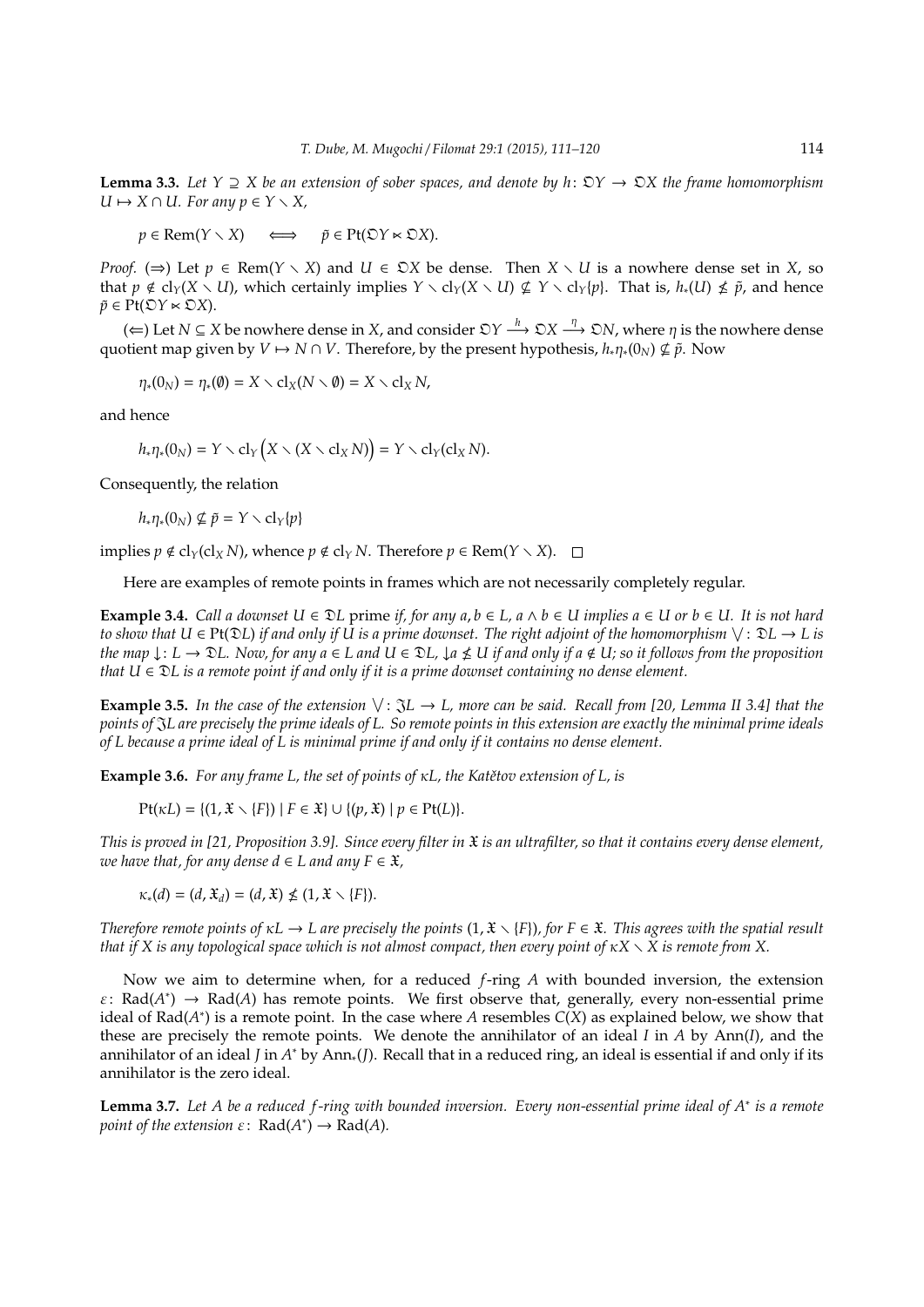*Proof.* It is easy to verify that, for any ring *B*, the points of the frame Rad(*B*) are exactly the prime ideals of *B*. In [18, Remarks 4.2] the authors observe that the pseudocomplements in Rad(*B*) are exactly the annihilator ideals if *B* is reduced. Thus, dense elements of Rad(*B*) are precisely the essential radical ideals because in a reduced ring an ideal is essential if and only if its annihilator is the zero ideal.

Now let *P* be a non-essential prime ideal of *A*<sup>∗</sup>. Consider any essential radical ideal *I* in *A*. This implies Ann(*I*) = 0. Let  $x \in Ann_*(I^c)$  and  $u \in I$ . Then  $\frac{u}{1+|u|} \in I^c$  and so  $\frac{xu}{1+|u|} = 0$ , so that  $x \in Ann(I)$  and hence  $x = 0$ . Thus *I*<sup>c</sup> is an essential ideal in *A*<sup>\*</sup>. Consequently, *I*<sup>c</sup>  $\nsubseteq$  *P*, which then shows that *P* is a remote point.

Recall that for a prime ideal *P* in a ring *A*, the ideal *O<sup>P</sup>* of *A* is defined by

 $O_P = \{a \in A \mid ab = 0 \text{ for some } b \in A \setminus P\}.$ 

If *M* is a maximal ideal, then *O<sup>M</sup>* is exactly the pure part, *mM*, of *M*; that is, the ideal

 $mM = {a \in M \mid a = ab \text{ for some } b \in M}.$ 

Let us also recall from [13, Lemma 4.3] that

*an ideal Q of* R*L is essential if and only if* W {coz α | α ∈ *Q*} *is a dense element in L.*

Let *M* be an essential maximal ideal of R*L*. By [14, Lemma 4.4] and the fact (observed in the proof of [15, Proposition 3.4]) that  $mM^I = O^I$ , it follows that  $O_M$  is essential. In view of the fact that, for any completely regular frame *L*, R <sup>∗</sup>*L* is isomorphic to R(β*L*), it follows from what we have just observed that for every maximal ideal *M* of R <sup>∗</sup>*L*, the ideal *O<sup>M</sup>* of R <sup>∗</sup>*L* is essential in this subring. This motivates the following definition.

**Definition 3.8.** *An f -ring A is* essentially good *if, for every essential maximal ideal M of A*<sup>∗</sup> *, the ideal O<sup>M</sup> is essential in A*<sup>∗</sup> *.*

Every  $C(X)$  is essentially good because  $C(X)$  is isomorphic to  $R(DX)$ .

**Proposition 3.9.** *Let A be a reduced essentially good f -ring with bounded inversion. Then the remote points of the extension*  $\varepsilon$ : Rad( $A^*$ )  $\rightarrow$  Rad( $A$ ) are exactly the non-essential prime ideals of  $A^*$ .

*Proof.* In view of the preceding lemma, we need only show that every remote point of this extension is a non-essential prime ideal. Let *P* be an essential prime ideal in *A* ∗ . We aim to show that *P* is not a remote point, which will then prove the result. Let *M* be a maximal ideal of *A* <sup>∗</sup> with *P* ⊆ *M*. Since *A* is essentially good, *O<sup>M</sup>* is an essential ideal in *A* ∗ . Let *S* ⊆ *A* <sup>∗</sup> be the multiplicatively closed set

 $S = \{a \in A^* \mid a \text{ is a unit in } A\}.$ 

By [16, Lemma 3.4],  $A = A^*[S^{-1}]$ ; the ring of fractions of  $A^*$  with respect to *S*. Since  $O_M \cap S = \emptyset$ ,  $O_M^e$  is a proper ideal in *A*. We claim that it is essential. Indeed, if  $x \in Ann(\hat{O}_{M}^{e})$ , then, for any  $c \in O_{M}$ ,  $\frac{x}{1+|x|}c = 0$ , which implies  $\frac{x}{1+|x|} \in Ann_*(O_M) = \{0\}$ , and hence  $x = 0$ . Next, we show that  $O_M^{ec} \subseteq P$ . Let  $a \in O_M^{ec}$ . Then there is a *d* ∈ *O<sub>M</sub>* and *u* ∈ *S* such that *a* = *du*<sup>-1</sup>. Since *d* ∈ *O<sub>M</sub>*, there is a *b* ∈ *A*<sup>\*</sup>  $\setminus$  *M* such that *bd* = 0. This implies *ab* = 0 ∈ *P*, whence *a* ∈ *P* because *P* is prime and *b* ∉ *P*. Now,  $O_M$  is a radical ideal because if  $w^2$  ∈  $O_M$ , then  $w^2y = 0$  for some  $y \in A^* \setminus M$ , which implies  $wy = 0$  because  $A^*$  is a reduced ring. Thus, by [16, Lemma 3.5],  $O^e \in \text{Rad}(A)$ , and is therefore a dense element in the frame  $\text{Rad}(A)$  for which  $\varepsilon_*(O_M^e) \leq P$ . It follows from Proposition 3.2 that *P* is not a remote point. This completes the proof.  $\square$ 

In [1], Azarpanah shows that the non-essential prime ideals of *C*(*X*) are exactly the maximal ideals *M<sup>p</sup>* , for  $p$  an isolated point in  $\beta X$ . Consequently, we have the following corollary.

**Corollary 3.10.** *The remote points of the extension*  $\varepsilon$ :  $Rad(C^*(X)) \to Rad(C(X))$  *are precisely the maximal ideals*  $\boldsymbol{M}^{*p}$  of C $^{*}$ (X), for p an isolated point of  $\beta$ X.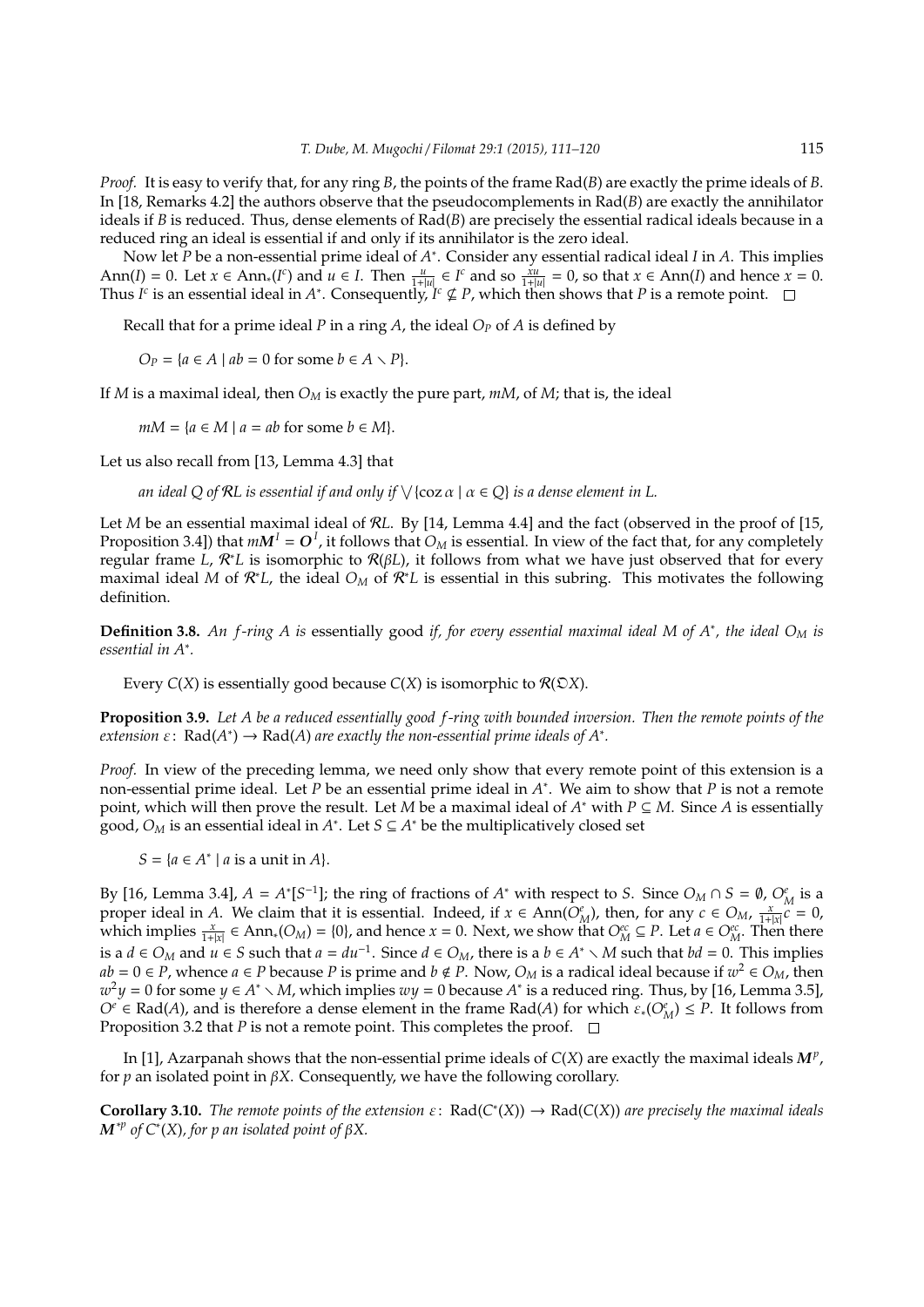The following result is in the same vein as the preceding one. Recall that an  $\ell$ -ideal of an  $f$ -ring (or, more generally, an  $\ell$ -ring) is a ring ideal  $I$  such that

 $|a| \le |b|$  and  $b \in I$   $\implies$   $a \in I$ .

Let *A* be a reduced *f*-ring and  $\mathfrak{L}(A)$  be the frame of its *t*-ideals (see [3] for details). If  $\tau: \mathfrak{L}(A^*) \to \mathfrak{L}(A)$  is the map  $I \mapsto \bigcup \{ [a] \mid a \in I \}$ , where  $[a]$  denotes the  $\ell$ -ideal generated by  $a$ , then  $\tau$  is a frame homomorphism whose right adjoint is the contraction map (see [3, p. 141]). This homomorphism can be shown to be dense onto by essentially the same argument as in the proof of [16, Proposition 3.6]. An  $\ell$ -ideal  $I$  of  $A$  is called *irreducible* if *A*/*I* is totally ordered. For reduced *f*-rings, this is equivalent to saying whenever *ab* = 0, for *a*, *b* ∈ *A*, then *a* ∈ *I* or *b* ∈ *I*. As mentioned in [3, Remark 2.3],

 $Pt(\mathfrak{L}(A)) = {I \in \mathfrak{L}(A) | I \text{ is irreducible}}.$ 

It is easy to verify that every annihilator ideal in a reduced *f*-ring *A* is an *l*-ideal; and, in fact, for any  $I \in \mathcal{Q}(A)$ , Ann(*I*) is the pseudocomplement of *I* in the frame  $\mathcal{Q}(A)$ . Thus, *I* is a dense element in this frame if and only if *I* is an essential ideal in *A*.

**Proposition 3.11.** *Let A be a reduced essentially good f -ring with bounded inversion. Then the remote points of the*  $ext{exression} \tau \colon \mathfrak{L}(A^*) \to \mathfrak{L}(A)$  are exactly the non-essential irreducible  $\ell$ -ideals of  $A^*$ .

*Proof.* An argument similar to the case of  $\varepsilon$ : Rad( $A^*$ )  $\to$  Rad( $A$ ) shows that non-essential irreducible  $\ell$ ideals of  $\mathfrak{L}(A^*)$  are remote points of the extension  $\tau: \mathfrak{L}(A^*) \to \mathfrak{L}(A)$ . We show that there are no others. The argument mimics the one employed in Proposition 3.9, with some minor changes. Let *P* be an essential irreducible  $\ell$ -ideal in  $A^*$ . Let  $\overline{M}$  be a maximal ideal of  $A^*$  (and hence an  $\ell$ -ideal) containing  $P$ . It is easy to check that  $O_M$  is an  $\ell$ -ideal in $A^*$ . We show that its extension is an  $\ell$ -ideal in  $A$ . In fact, for any  $\ell$ -ideal *I* of *A*<sup>\*</sup>, *I<sup>e</sup>* is an *l*-ideal in *A*. Indeed, suppose |*a*| ≤ |*b*| for some *a* ∈ *A* and *b* ∈ *I*<sup>*e*</sup>. Pick *u* ∈ *I* and *s* ∈ *S* (the set *S* as above) such that  $b = us^{-1}$ , which is possible because  $A = A<sup>*</sup>[S-1$ . This implies  $|as| ≤ |u|$ , whence  $\left|\frac{a}{1+|a|} \cdot \frac{s}{1+|s|}\right| \le |u|$ . Since  $\frac{a}{1+|a|}$  and  $\frac{s}{1+|s|}$  are in  $A^*$  and I is an  $\ell$ -ideal, it follows that  $\left|\frac{a}{1+|a|} \cdot \frac{s}{1+|s|}\right| \in I$ , hence  $as \in I$ , and thence  $a = (as)s^{-1} \in I^e$  because  $I^e$  is an ideal of *A*. From here the rest follows as before since  $O_M^{ec} \subseteq P$  as *P* is irreducible.  $\Box$ 

# **4. Remote points and coproducts**

In this section we show that there are instances where, informally speaking, summands in a binary coproduct inherit remote points from the coproduct. We start by showing how points of a coproduct are constructed from those of the summands. In fact, this is done in [11], but we shall give an alternative proof based on a result of Banaschewski and Vermeulen [7] which we shall also use in another instance.

Recall that if, for  $i = 1, 2, h_i$ :  $M_i \rightarrow L_i$  are frame homomorphisms, then the induced frame homomorphism  $h_1 \oplus h_2$ :  $M_1 \oplus M_2 \rightarrow L_1 \oplus L_2$  is given by

$$
(h_1\oplus h_2)\big(\bigvee_{\alpha}(x_{\alpha}\oplus y_{\alpha})\big)=\bigvee_{\alpha}\big(h_1(x_{\alpha})\oplus h_2(y_{\alpha})\big).
$$

If the  $h_i$  are dense (resp. onto), then  $h_1 \oplus h_2$  is also dense (resp. onto).

**Lemma 4.1.** *Let L and M be frames,*  $p \in Pt(L)$  *and*  $q \in Pt(M)$ *. Then* 

 $(p \oplus 1_M) \vee (1_L \oplus q) \in Pt(L \oplus M).$ 

*Proof.* Let ξ: *L* → **2** and ζ: *M* → **2** be the frame homomorphisms determined by *p* and *q* respectively. Recall that  $2 \oplus 2 \cong 2$ . Consider the frame homomorphism

$$
\xi \oplus \zeta : L \oplus M \to 2 \oplus 2
$$
 given by  $a \oplus b \mapsto \xi(a) \oplus \zeta(b)$ .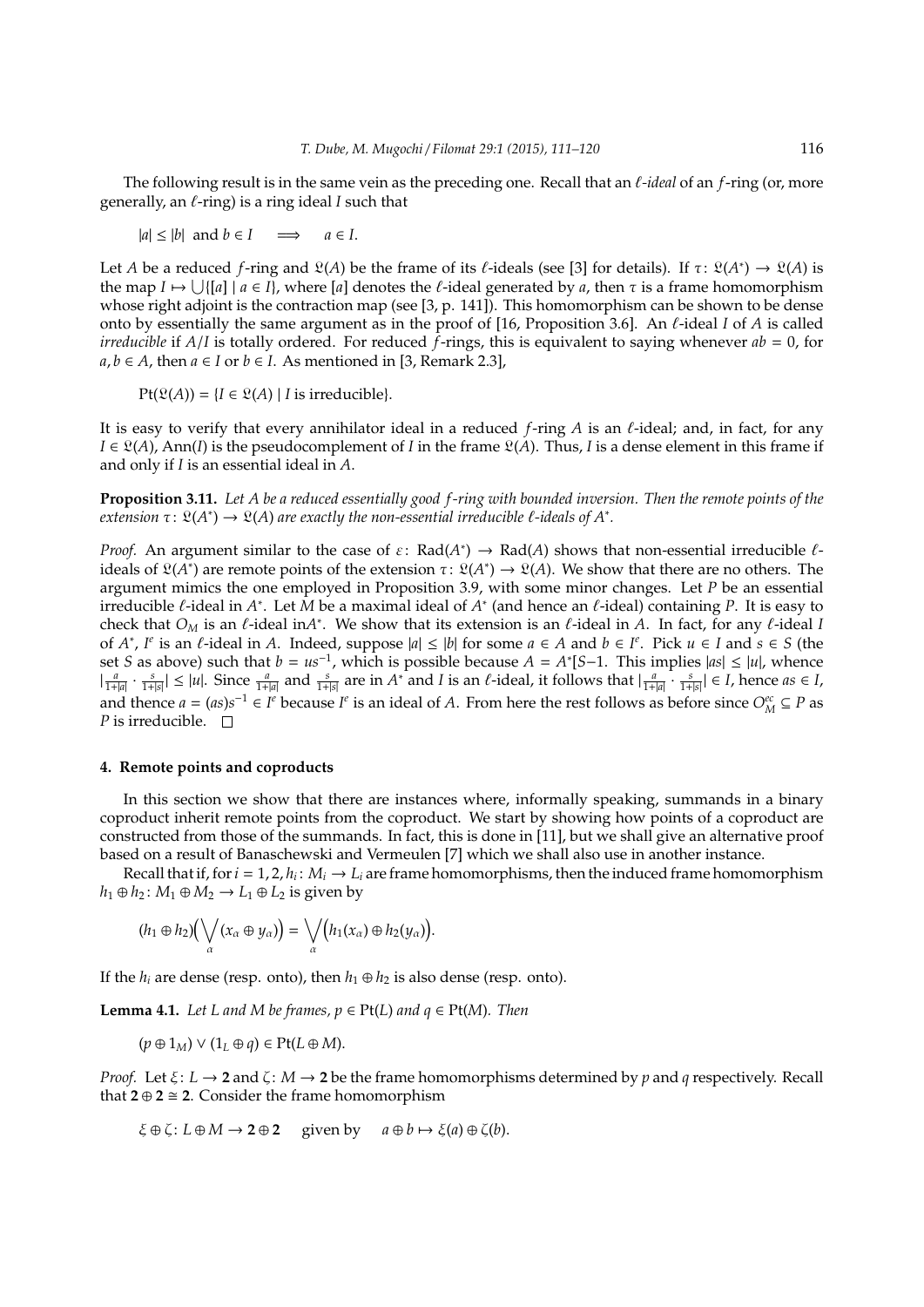By [7, Lemma 2],

$$
(\xi \oplus \zeta)_*(0) = \sqrt{\{\xi_*(a) \oplus \zeta_*(b) \mid a \oplus b \le 0_{L \oplus M}\}}
$$
  
\n
$$
= (\xi_*(0) \oplus \zeta_*(0)) \vee (\xi_*(0) \oplus \zeta_*(1)) \vee (\xi_*(1) \oplus \zeta_*(0))
$$
  
\n
$$
= (p \oplus q) \vee (p \oplus 1_M) \vee (1_L \oplus q)
$$
  
\n
$$
= (p \oplus 1_M) \vee (1_L \oplus q).
$$

Therefore  $(p \oplus 1_M) \vee (1_L \oplus q)$  is a point of  $L \oplus M$ .  $\square$ 

**Corollary 4.2.** *If L and M are T*1*-frames, then*

$$
Pt(L \oplus M) = \{ (p \oplus 1_M) \vee (1_L \oplus q) \mid p \in Pt(L) \text{ and } q \in Pt(M) \}.
$$

*Proof.* Let  $p \in Pt(L \oplus M)$  and  $L \stackrel{i}{\longrightarrow} L \oplus M \stackrel{j}{\longleftarrow} M$  be the coproduct injections. Then  $i_*(p)$  and  $j_*(p)$  are points of *L* and *M* respectively such that

$$
(i_*(p) \oplus 1) \vee (1 \oplus j_*(p)) = ii_*(p) \vee jj_*(p) \leq p,
$$

whence  $p = (i_*(p) \oplus 1) \vee (1 \oplus j_*(p))$  because coproducts of  $T_1$ -frames are  $T_1$ -frames [23]. The result therefore follows from the foregoing lemma.  $\square$ 

In the proof that follows, we write the right adjoint of a homomorphism  $h_i: M_i \to L_i$  as  $h_{i*}$  instead of (*hi*)<sup>∗</sup> . By a *T*1-extension of a frame *L* we mean an extension *M* → *L* where *M* is a *T*1-frame. In this case *L* is then also a  $T_1$ -frame.

**Proposition 4.3.** Let  $M_i \xrightarrow{h_i} L_i$  (for  $i = 1, 2$ ) be  $T_1$ -extensions of the frames  $L_i$ . If the extension  $M_1 \oplus M_2 \xrightarrow{h_1 \oplus h_2} L_1 \oplus L_2$ has a remote point, then each  $M_i \stackrel{h_i}{\longrightarrow} L_i$  has a remote point.

*Proof.* Pick  $p_i \in \text{Pt}(L_i)$  such that  $(p_1 \oplus 1) \vee (1 \oplus p_2)$  is a point of  $M_1 \oplus M_2$  remote from  $L_1 \oplus L_2$ . Let  $a \in L_1$  be dense. Then  $a \oplus 1$  is dense in  $L_1 \oplus L_2$  because, as shown in [6],

$$
(a \oplus 1)^{**} = a^{**} \oplus 1^{**} = 1 \oplus 1 = 1_{L_1 \oplus L_2}.
$$

Therefore, by Proposition 3.2, (*h*<sup>1</sup> ⊕ *h*2)∗(*a* ⊕ 1) - (*p*<sup>1</sup> ⊕ 1) ∨ (1 ⊕ *p*2). By [7, Lemma 2],

$$
(h_1\oplus h_2)_*(a\oplus 1)=\bigvee\{h_{1*}(x)\oplus h_{2*}(y)\mid x\oplus y\leq a\oplus 1\},\
$$

and so there exist  $x \in L_1$  and  $y \in L_2$  such that  $x \oplus y \le a \oplus 1$  and

 $h_{1*}(x) \oplus h_{2*}(y) \nleq (p_1 \oplus 1) \vee (1 \oplus p_2).$ 

This implies  $h_{1*}(x) \oplus h_{2*}(y) \nleq p_1 \oplus 1$ , and hence  $h_{1*}(x) \nleq p_1$ . Since  $h_{1*}(x) \oplus h_{2*}(y) \neq 0$ ,  $h_{1*}(x) \neq 0$  and  $h_{2*}(y) \neq 0$ , so that, by density of these homomorphisms,  $x \neq 0$  and  $y \neq 0$ . Thus, the inequality  $0 \neq x \oplus y \leq a \oplus 1$  implies *x* ≤ *a*, and hence  $h_{1*}(a)$  ≰  $p_1$ . Therefore  $p_1$  is a remote point of the extension  $M_1 \stackrel{h_1}{\longrightarrow} L_1$ . The proof for the other extension is similar.  $\square$ 

**Remark 4.4.** *The same proof shows that even if the L<sub>i</sub> are not T<sub>1</sub>-frames, if*  $p_i \in Pt(L_i)$  *and*  $(p_1 \oplus 1) \vee (1 \oplus p_2)$  *is a remote point of*  $M_1 \oplus M_2 \to L_1 \oplus L_2$ , then each  $p_i$  is a remote point of  $M_i \to L_i$ .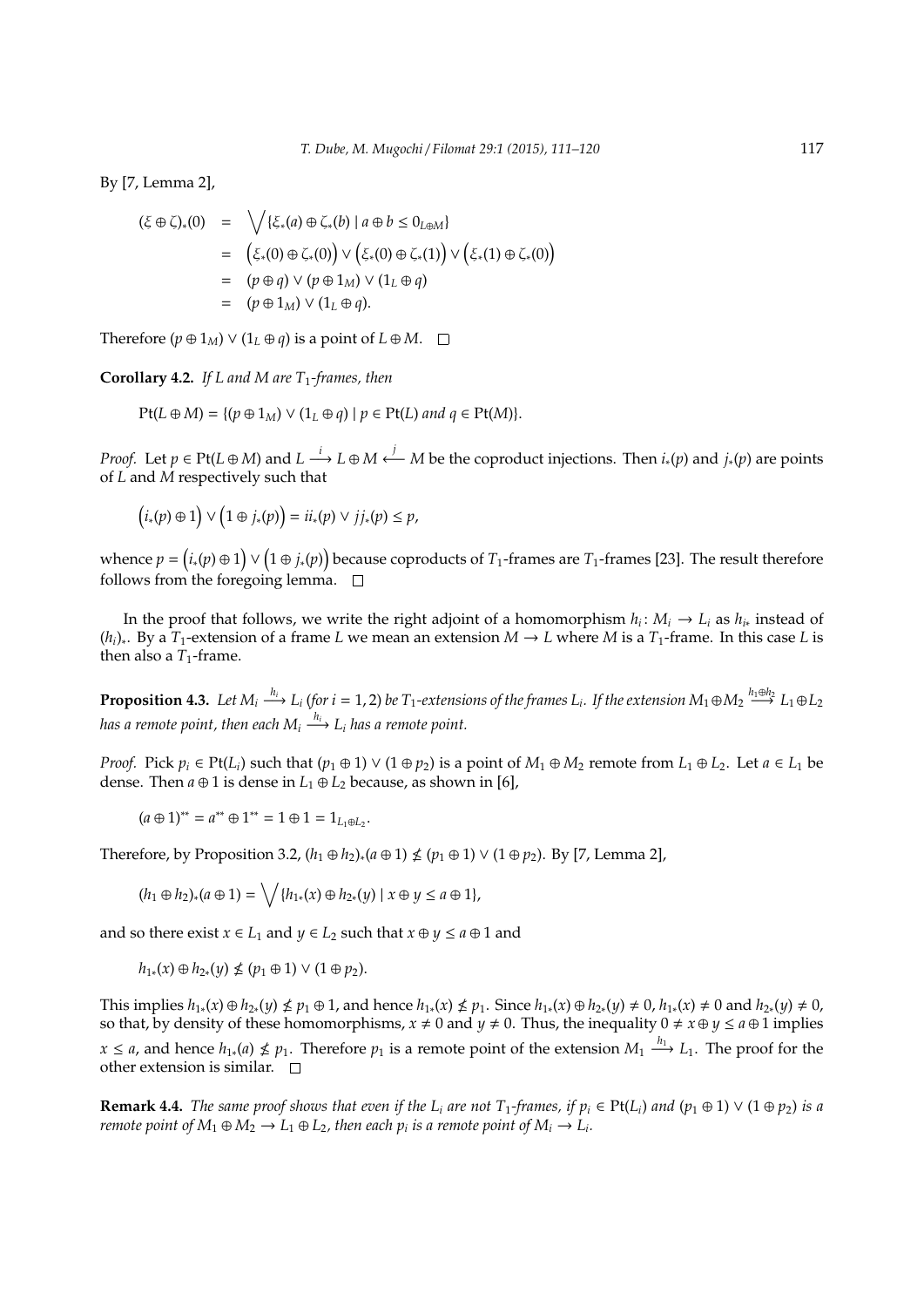## **5. Remote points in perfect extensions**

Following [2], we say an extension  $M \xrightarrow{h} L$  is *perfect* if  $h_*(a \vee a^*) = h_*(a) \vee h_*(a^*)$  for every  $a \in L$ . This is equivalent to saying  $h_*(a \vee b) = h_*(a) \vee h_*(b)$  for all disjoint *a* and *b* in *L*. The extensions  $\beta L \to L$  and  $\kappa L \rightarrow L$  are perfect. For perfect extensions there are more equivalent conditions for a point to be remote. As in [8], we say a filter  $\overline{F}$  in a frame *L* is *disjoint-prime* if, for any  $a \in L$ ,  $a \vee a^* \in \overline{F}$  implies  $a \in \overline{F}$  or  $a^* \in \overline{F}$ . Because a filter is an ultrafilter if and only if, for every  $a \in L$ , either  $a \in F$  or  $a^* \in F$ , it follows easily that a

filter is an ultrafilter if and only if it is saturated and disjoint-prime. Observe that if  $M \stackrel{h}{\longrightarrow} L$  is a perfect extension, then  $U^p$  is saturated for every  $p \in Pt(M)$ . Call an ideal *I* in a frame *L* balanced if, for any  $a \in L$ , *a* ∗∗ ∈ *I* whenever *a* ∈ *I*. Minimal prime ideals are balanced because they do not contain dense elements, so that if one such contains *a*<sup>\*\*</sup>, then it does not contain *a*<sup>\*</sup>, and hence it must contain *a* by primeness. For an extension  $M \stackrel{h}{\longrightarrow} L$  and  $p \in \text{Pt}(M)$ , we set

$$
I_p = \{a \in L \mid h_*(a) \le p\},\
$$

so that  $I_p = L \setminus U^p$ .

**Proposition 5.1.** Let M  $\stackrel{h}{\longrightarrow}$  L be a perfect extension of L. The following statements about a point  $p \in Pt(M)$  are *equivalent.*

- 1. *p is a remote point.*
- 2. For any dense  $a \in L$ ,  $h_*(a) \nleq p$ .
- 3. For any  $a \in L$ ,  $h_*(a) \leq p$  implies  $h_*(a^*) \nleq p$ .
- **4**. *For any a* ∈ *L*,  $h_*(a^*)$  ≤ *p implies*  $h_*(a)$  ≰ *p*.
- 5. For any  $b \in M$ ,  $b^* \leq p$  implies  $h_*h(b) \nleq p$ .
- 6. *U<sup>p</sup> is an ultrafilter.*
- 7. *I<sup>p</sup> is a minimal prime ideal of L.*
- 8. *I<sup>p</sup> is a balanced ideal of L.*

*Proof.* (2)  $\Rightarrow$  (3): Let *a* ∈ *L* be such that *h*<sub>∗</sub>(*a*) ≤ *p*. Since *a* ∨ *a*<sup>\*</sup> is dense, (2) implies *h*<sub>∗</sub>(*a* ∨ *a*<sup>\*</sup>) ≰ *p*. Since  $h_*(a \vee a^*) = h_*(a) \vee h_*(a^*)$  and  $h_*(a) \leq p$ , it follows that  $h_*(a^*) \nleq p$ .

 $(3) \Rightarrow (4)$ : Clearly the denial of (4) contradicts (3).

(4)  $\Rightarrow$  (5): For any  $b \in M$ ,  $b^* = h_*h(b^*)$ , so  $b^* \le p$  implies  $h_*h(b^*) \le p$ , that is,  $h_*(h(b)^*) \le p$ , so that,  $h_*h(b) \nle p$ by (4).

(5)  $\Rightarrow$  (6): Let  $a \in L$  be such that  $a^* \notin U^p$ . Then  $h_*(a^*) \leq p$ , that is  $h_*(a)^* \leq p$ . So, by (5),  $h_*hh_*(a) \nleq p$ , that is, *h*<sub>∗</sub>(*a*) ≰ *p*, so that *a* ∈ *U<sup>p</sup>*. Therefore *U<sup>p</sup>* is an ultrafilter.

(6)  $\Rightarrow$  (7): Since *I<sub>p</sub>* = *L* ∖ *U<sup>p</sup>*, it follows from [10, Corollary 3], which states that a filter is an ultrafilter if and only if its set-theoretic complement is a minimal prime ideal, that *I<sup>p</sup>* is a minimal prime ideal in *L*.  $(7) \Rightarrow (8)$ : Minimal prime ideals are balanced.

 $(8)$  ⇒ (1): If *L*  $\stackrel{\eta}{\longrightarrow} N$  is a nowhere dense quotient of *L*, then  $\eta_*(0)$  is dense, and is therefore not in *I<sub>p</sub>*, otherwise  $1 = \eta_*(0)^{**} \in I_p$  because  $I_p$  is balanced. Thus,  $h_*\eta_*(0) \nleq p$ , hence p is remote from L.

We shall now determine, in terms of filters, when a perfect extension has remote points. It is easy to check that the image of a filter under a dense onto homomorphism is a (proper) filter. Recall from Section 2 the notation and the one-one correspondence between points and completely prime filters.

**Proposition 5.2.** Let M  $\stackrel{h}{\longrightarrow}$  L be a perfect extension of L and  $p \in Pt(M)$ . Then p is a remote point iff  $h[F_p]$  is an *ultrafilter.*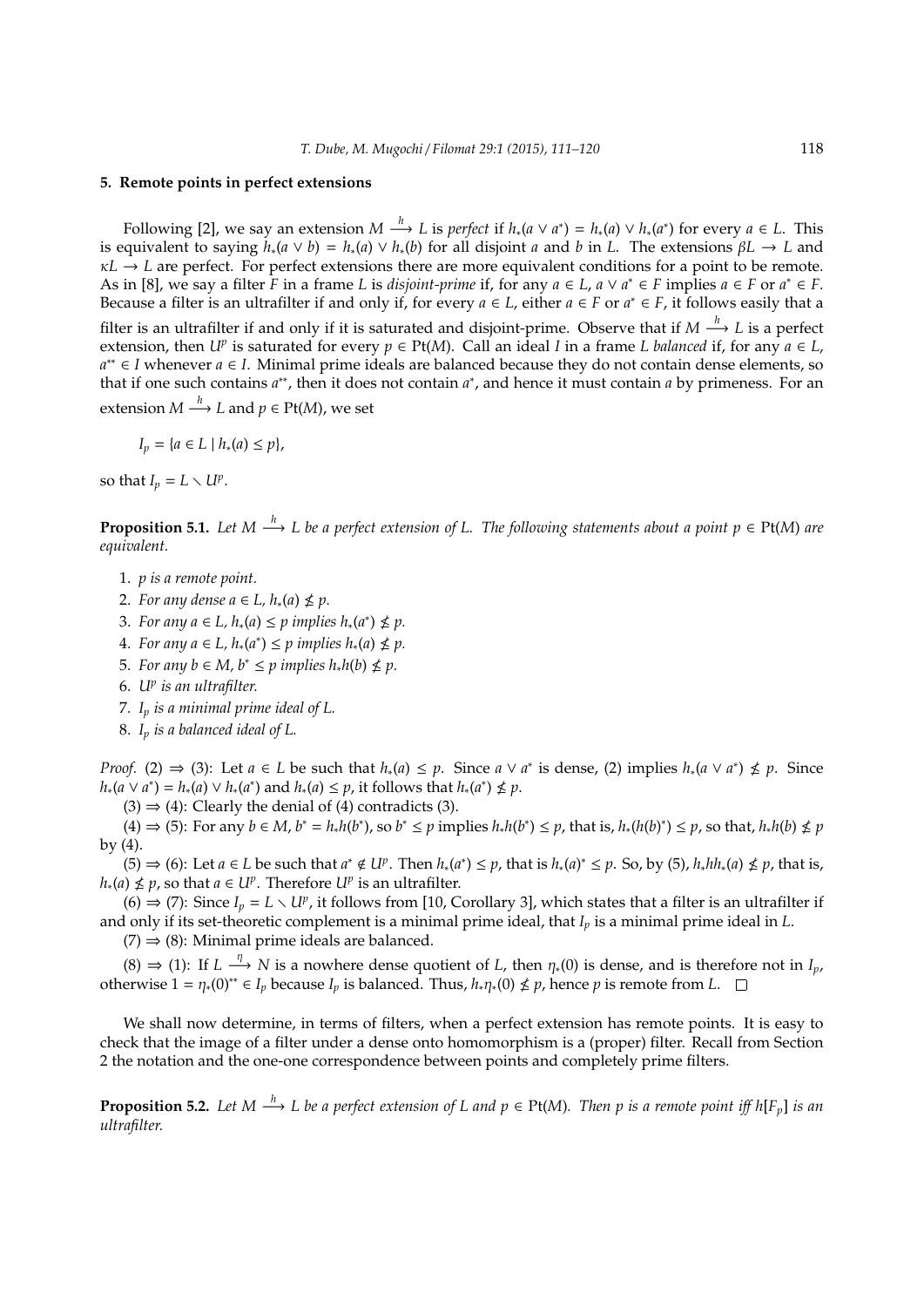*Proof.* Assume first that *p* is a remote point. By Proposition 5.1, the filter *U<sup>p</sup>* is an ultrafilter. If  $a \in U^p$ , then  $h_*(a) \nleq p$ , which is to say  $h_*(a) \in F_p$ , and hence  $a \in h[\tilde{F}_p]$  because  $a = hh_*(a)$ . Therefore  $U^p \subseteq h[F_p]$ . Since  $h[F_p]$ is a (proper) filter, the maximality of  $U^p$  implies  $h[F_p] = U^p$ , and hence  $h[F]$  is an ultrafilter.

Conversely, assume  $h[F_p]$  is an ultrafilter. We shall show that  $U^p$  is an ultrafilter, whence we shall be done. Observe that  $U^p \subseteq h[F_p]$  because the verification above for this assertion did not require that *p* be a remote point. Now suppose, by way of contradiction, that there is an  $a \in F_p$  for which  $h(a) \notin U^p$ . Then  $h_*h(a)\leq p$ , which implies  $a\leq\bigvee(L\smallsetminus F_p).$  Since  $a\in F_p$  and  $F_p$  is an upset, this implies  $\bigvee(L\smallsetminus F_p)\in F_p$ , which is false because  $F_p$  is completely prime. Thus,  $h[F_p] ⊆ U^p$ , and hence  $U^p = h[F_p]$ . Therefore  $U^p$  is an ultrafilter, so that *p* is a remote point by Proposition 5.1.  $\Box$ 

**Corollary 5.3.** *A perfect extension M* → *L* of *L* has a remote point iff it has a completely prime filter F for which *h*[*F*] *is an ultrafilter. Furthermore, remote points are in bijective correspondence with completely prime filters G for which h*[*G*] *is an ultrafilter.*

*Proof.* This follows immediately from the proposition because  $p = p_{F_p}$  and  $F_{p_F} = F$ .

It is shown in [5] that if  $\mathfrak X$  is a set of filters in *L*, then, for any  $F \in \mathfrak X$ , the set

$$
P_F = \{(a, \mathfrak{X}_W) \mid a = \bigvee W \text{ and } F \in \mathfrak{X}_W\}
$$

is a completely prime filter in  $\tau_{x}L$  for which  $\tau[P_F] = F$ . Consequently, we have the following corollary.

**Corollary 5.4.** *If a set*  $\tilde{x}$  *of filters of L contains an ultrafilter and the strict extension*  $\tau_x L \to L$  *is perfect, then it has a remote point.*

We recall from [5] that an extension  $M \stackrel{h}{\longrightarrow} L$  of *L* is said to be *spatial over L* if whenever  $h(a) = h(b)$  and *a*  $\nleq$  *b*, then there exists *p* ∈ Pt(*M*) such that *b* ≤ *p* and *a* ≰ *p*. In the cited paper this is expressed in terms of completely prime filters. A filter  $F \subseteq L$  is called a *trace filter* [5] if it is not completely prime but  $F = h[P]$  for some completely prime filter *P* of *M*. We aim to show that if the perfect extension  $M \stackrel{h}{\longrightarrow} L$  is spatial over *L*, then it has a remote point precisely if it has a completely prime filter whose image is saturated. We first observe the following result.

**Lemma 5.5.** *The following conditions on an extension M*  $\stackrel{h}{\longrightarrow}$  *L* of *L* which is spatial over *L* are equivalent.

- 1. *The extension is perfect.*
- 2. *For every*  $p \in Pt(M)$ *, h*[ $F_p$ ] *is disjoint-prime.*
- 3. *Every trace filter of the extension is disjoint-prime.*

*Proof.* (1)  $\Rightarrow$  (2): Assume the extension is perfect and let  $p \in Pt(M)$ . Let  $a \in L$  be such that  $a \vee a^* \in h[F_p]$ . Pick  $u \in F_p$  such that  $a \vee a^* = h(u)$ . Then  $u \leq h_*(a \vee a^*) = h_*(a) \vee h_*(a^*)$ . Thus,  $h_*(a) \vee h_*(a^*) \in F_p$ , which implies *h*<sub>∗</sub>(*a*) ∈ *F*<sub>*p*</sub> or *h*<sub>∗</sub>(*a*<sup>\*</sup>) ∈ *F*<sub>*p*</sub>. Hence *a* ∈ *h*[*F*<sub>*p*</sub>] or *a*<sup>\*</sup> ∈ *h*[*F*<sub>*p*</sub>].

 $(2) \Rightarrow (3)$ : This is trivial.

(3)  $\Rightarrow$  (1): Let  $\ddot{x}$  be the set of trace filters of the extension. By [5, Lemma 3], there is an isomorphism  $\hat{h}: M \to \tau_x L$  such that the  $\tau \hat{h} = h$ . Therefore it suffices to show that the extension  $\tau: \tau_x L \to L$  is perfect if every filter in  $\mathfrak X$  is disjoint-prime. Recall that, for any  $b \in L$ ,  $\tau_*(b) = (b, \mathfrak X_b)$ , where

 $\mathfrak{X}_b = \{F \in \mathfrak{X} \mid b \in F\}.$ 

Let  $a \in L$ . If  $F \in \mathfrak{X}_{a \vee a^*}$ , then  $a \vee a^* \in F$ , and hence  $a \in F$  or  $a^* \in F$  by disjoint-primeness. This implies *F* ∈  $\mathfrak{X}_a \cup \mathfrak{X}_{a^*}$ , so that  $\mathfrak{X}_{a \vee a^*} \subseteq \mathfrak{X}_a \cup \mathfrak{X}_{a^*}$ , and hence  $\mathfrak{X}_{a \vee a^*} = \mathfrak{X}_a \cup \mathfrak{X}_{a^*}$  because the other inclusion holds anyway. Thus,

 $\tau_*(a) \vee \tau_*(a^*) = (a, \mathfrak{X}_a) \vee (a^*, \mathfrak{X}_{a^*})$  $= (a \vee a^*, \mathfrak{X}_a \cup \mathfrak{X}_{a^*})$ = τ∗(*a* ∨ *a* ∗ ),

which proves that the extension is perfect.  $\Box$